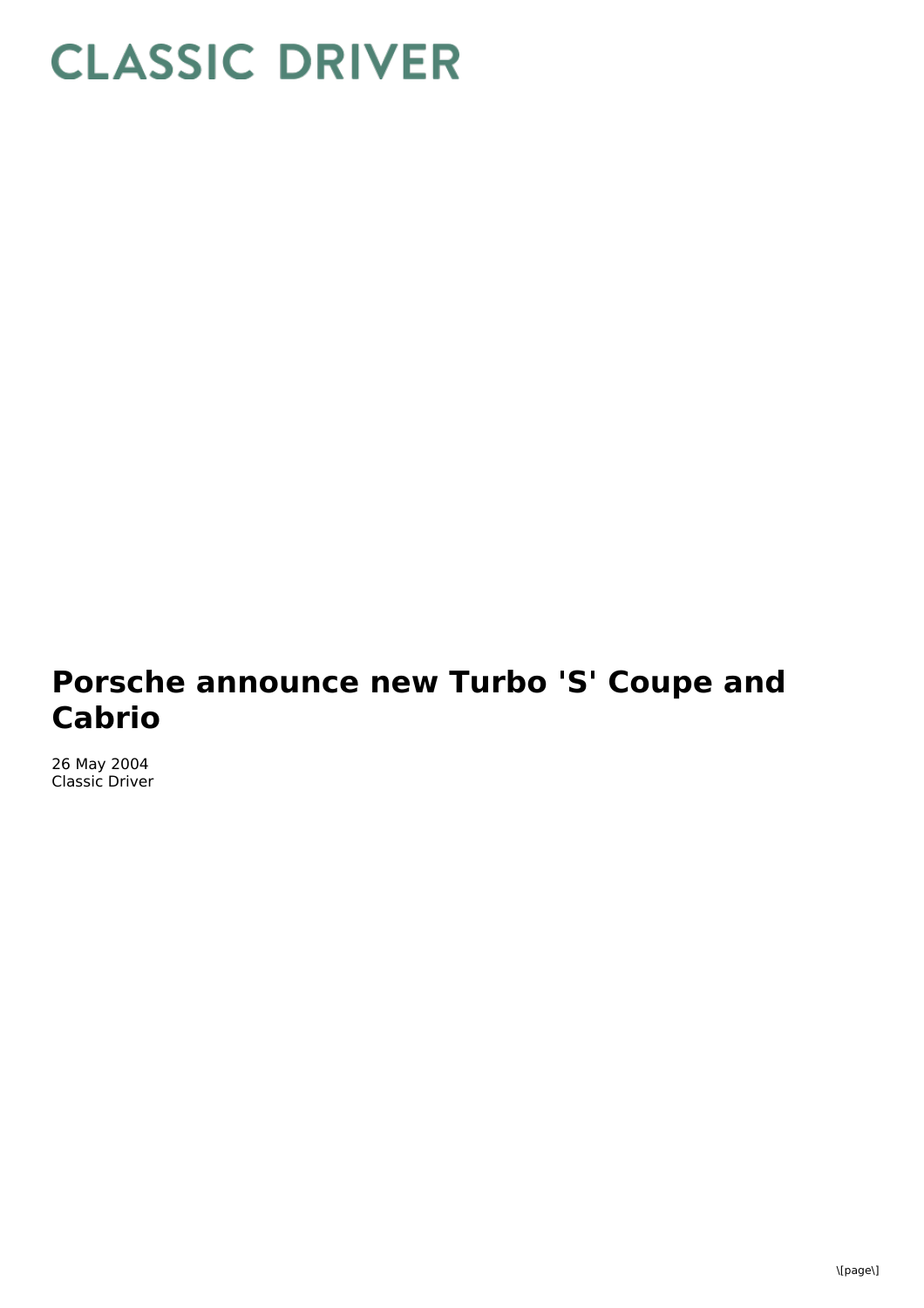

**The new Porsche 911 Turbo S builds on the awe-inspiring attributes of the 911 Turbo, and takes the driving experience to a new, higher level. The Turbo S, which is available both as a Coupe and Convertible, is based on the current 996 generation 911 Turbo and will join the broadest ever range of 911 models when it goes on sale in August.**

## **Porsche 911 Turbo S Coupe**

The evocative twin-turbocharged, 3.6-litre flat six engine has been tuned in the Turbo S model to develop more power and torque for even greater performance – and Porsche engineers have achieved this while ensuring fuel consumption and emissions barely differ from the standard Turbo model.

The vital statistics of the Turbo S are impressive. Power is raised by 30bhp to 450bhp, and pulling power leaps to 620Nm from 560Nm. This increase in engine responsiveness manifests itself particularly during ingear acceleration – which is stunning. The engine delivers these remarkable figures courtesy of larger turbochargers, modified intercoolers and revised engine management electronics. Additionally, the six speed manual transmission has been strengthened to handle the torque increase.

The brakes of the 911 Turbo S have also been uprated similarly. Fitted as standard are the Porsche Ceramic Composite Brakes (PCCB) system, offering a 50% weight reduction per wheel over the conventional steel brake disc equivalent, as well as superior fade resistance characteristics under heavy braking.

Standard equipment on the Turbo S includes metallic paint (including a special colour – Dark Olive metallic), Xenon headlights, a BOSE audio system and the Porsche Communication Management System (PCM) incorporating audio, telephone and satellite navigation functionality. Additionally, the Turbo S offers 18" alloy wheels painted in GT Silver metallic, plus full leather interior trim, aluminium-coloured instrument dials, cruise control and a CD autochanger.

The Porsche 911 Turbo S Coupe is priced at £99,300.00 (inc VAT).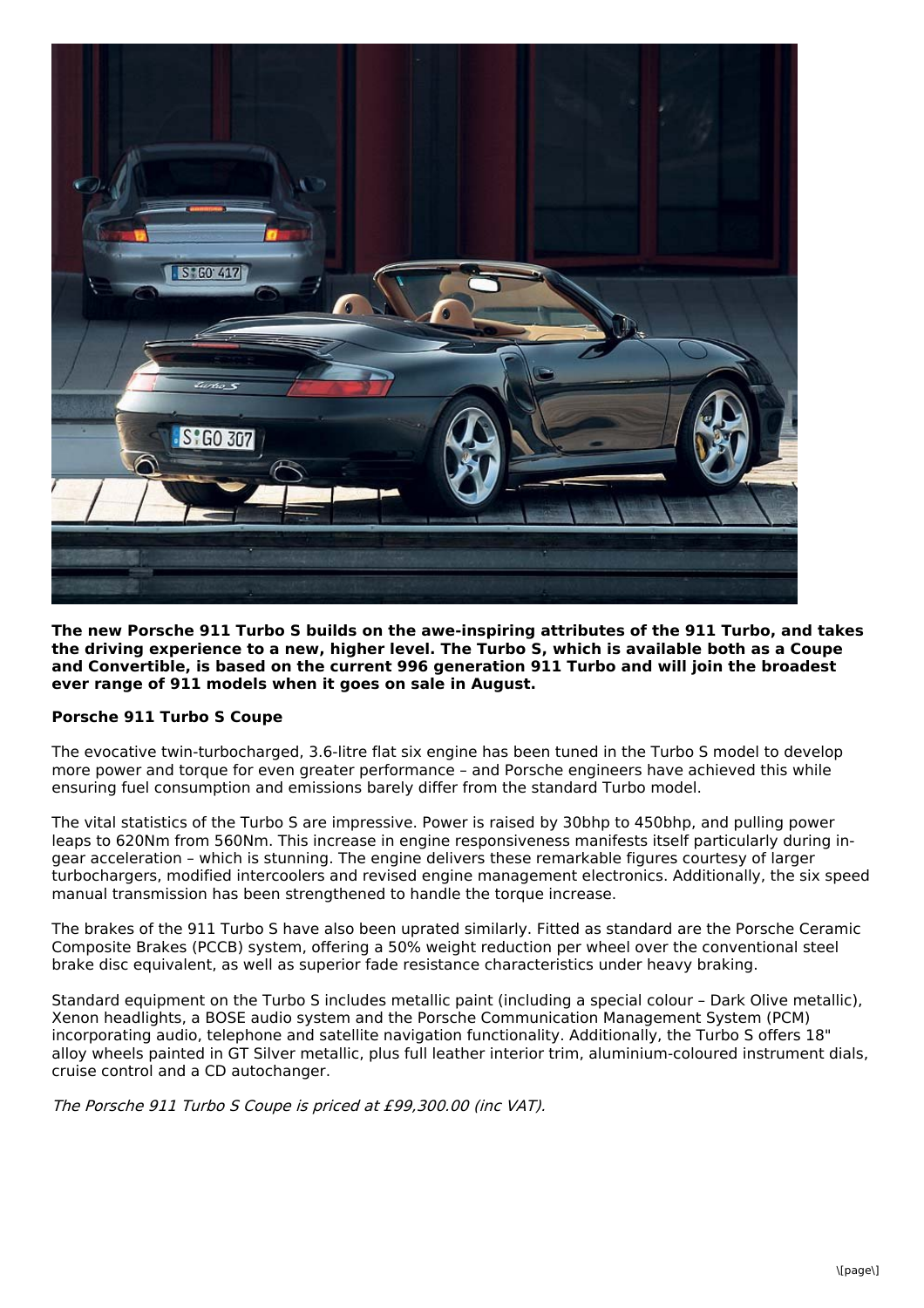

## **Porsche 911 Turbo S Cabriolet**

Taking the performance potential of the Turbo S Coupe and adding the versatility of an electric folding roof, the Turbo S Cabriolet is the ultimate expression of open-top 911 motoring. Roof operation is electrohydraulic and allows the driver to open or close the roof fully automatically in just 20 seconds at the touch of a button. And to allow even greater flexibility, the driver can choose to lower or close the roof either at a standstill, or at speeds of up to 31mph (50km/h). Like all Porsche 911 Cabriolet models, the Turbo S also comes as standard with a removable aluminium hardtop - weighing only 33kg - for year-round convenience.

The Turbo S Cabriolet shares the same 450bhp engine as the Coupe, and has a six-speed manual gearbox. However, both the Coupe and Convertible Turbo S models can be ordered with the Porsche Tiptronic S fivespeed automatic transmission.

The price of the Porsche 911 Turbo S Cabriolet is £105,030.00 (inc VAT).